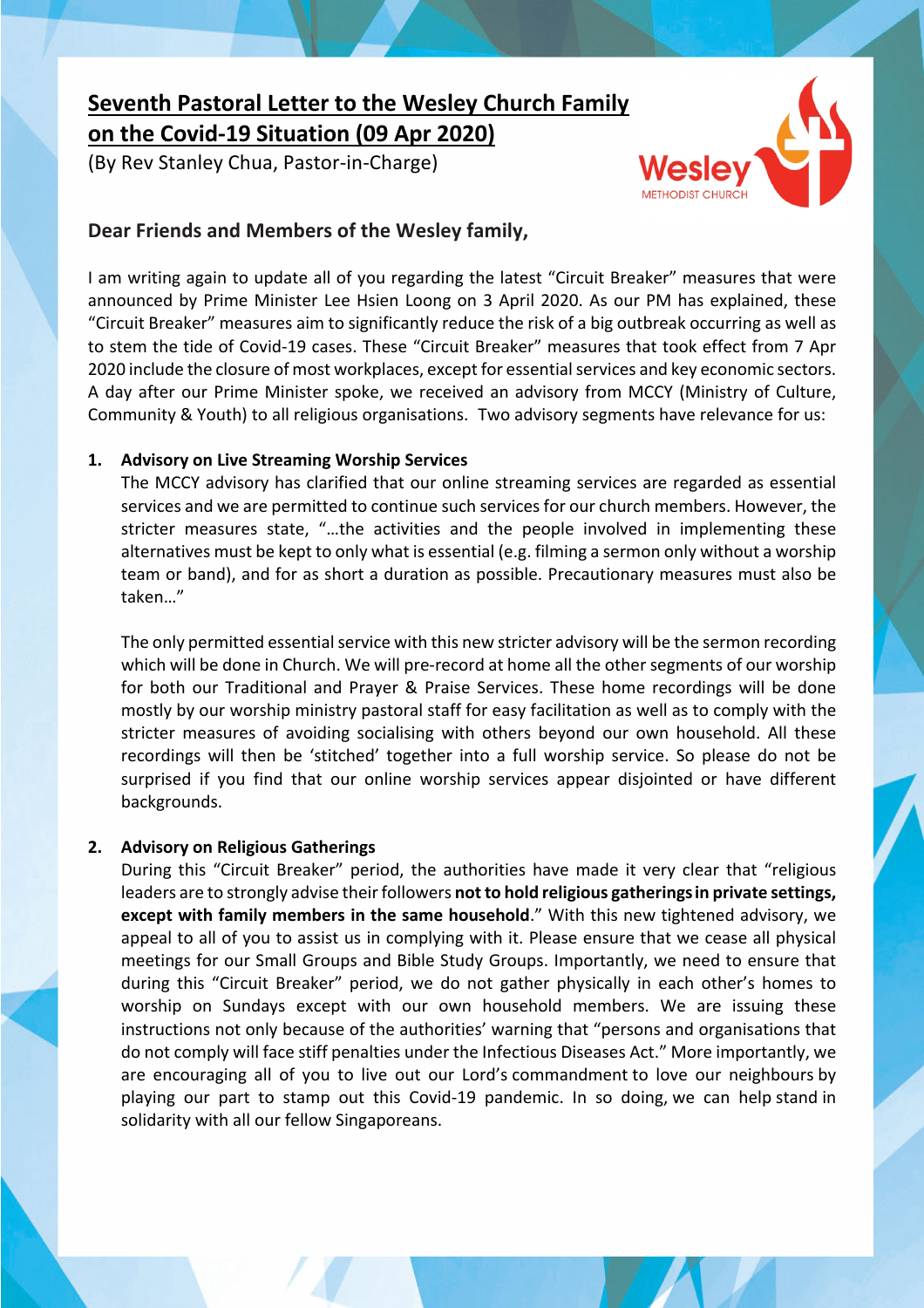#### **3. Other Pastoral Concerns**

#### **a. Hearts Amiss**

Since the authorities suspended all religious worship services and gatherings, I have come to understand and empathise in a real way with how the Apostle Paul must have felt for the Churches when he was not able to meet with them personally for worship and fellowship. The Apostle Paul really missed his brothers and sisters in-Christ whenever he was apart from them. Although God had gifted Paul as a wonderful writer, Paul's preference had always been to have face to face meetings with his fellow brothers and sisters in Christ. For example, 1 Thessalonians 2:17 (ESV) "But since we were torn away from you, brothers, for a short time, in person not in heart, we endeavored the more eagerly and with great desire to see you face to face…" Or, Romans 1:11-12 (ESV) "For I long to see you, that I may impart to you some spiritual gift to strengthen you…" In similar ways, this is what I have been feeling for all of you ever since our worship services and gatherings had been suspended due to these necessary Covid-19 measures that our government has implemented. I guess you can say, if there is anything good that the Covid-19 has done for me, it is that it has made me aware of how much our Wesley community means to me.

I am sure I am not the only one feeling this way as I believe many of you do too, especially our pastors and leaders. In fact, we (our pastors, leaders and I) have been brainstorming on how else we could encourage all of us to keep connected with each other in the absence of physical meetings. We are still brainstorming but one immediate idea that we came up with is prayer. We are reminded by the Apostle Paul in 1 Thessalonians 5:17-18 (NIV) "…pray continually…for this is God's will for you in Christ Jesus." Indeed, I am reminded that prayer can transcend time and physical boundaries to keep us connected not only with God but with each other. Importantly, we can play our part to intercede for God's mercy to be upon our world and all of us as we battle against this Covid-19 pandemic. With this, our pastors and leaders have decided to dedicate every Wednesday from next week onwards for a time of Church-Wide synchronised prayer.

#### **b. Church-Wide Synchronised Prayer**

Starting next Wednesday (15 Apr 2020) from 8.30pm to 9pm, we are encouraging every Wesleyan home to connect with your Small Groups, Bible Study Groups or whatever small groups that you belong to, to come together for just half an hour to pray via video conferencing (e.g. Microsoft Teams, Zoom, etc.). If you do not belong to any small group, you can also call two other friends from Wesley and join us in prayer on that day and during that half an hour. If you wish for us to assist you to be connected to a Small Group, you can contact Pastor Gladwin Lee or any of our Small Group Ministry Pastoral Staff (Wong Ee Hwee, Gerhardine Foo or Kayyona Lim)\*. I believe God will be very pleased and glorified if we have every Wesleyan praying together in various parts of our nation. From our Church, every Wednesday, we will lead by issuing out three brief prayer pointers for all of us to pray at the said hour. We hope you will join us in this endeavour of prayer so that we can continue to be united in our spirits and uphold one another as well as our nation and world during this Covid-19 pandemic. We will issue more details through our Wesley website and Wesley's Telegram channel so please look out for it. (\*Please use this link wesleymc.org/joinsg.)

#### **c. Holy Communion**

The final issue that I need to address is the matter of Holy Communion. I am sure most of you have read the Episcopal letter that our Bishop and Presidents issued on 28 March 2020 to suspend the practice of Holy Communion in all our Methodist Churches during this period. I have received reports that some of you are still enquiring as to why we cannot administer